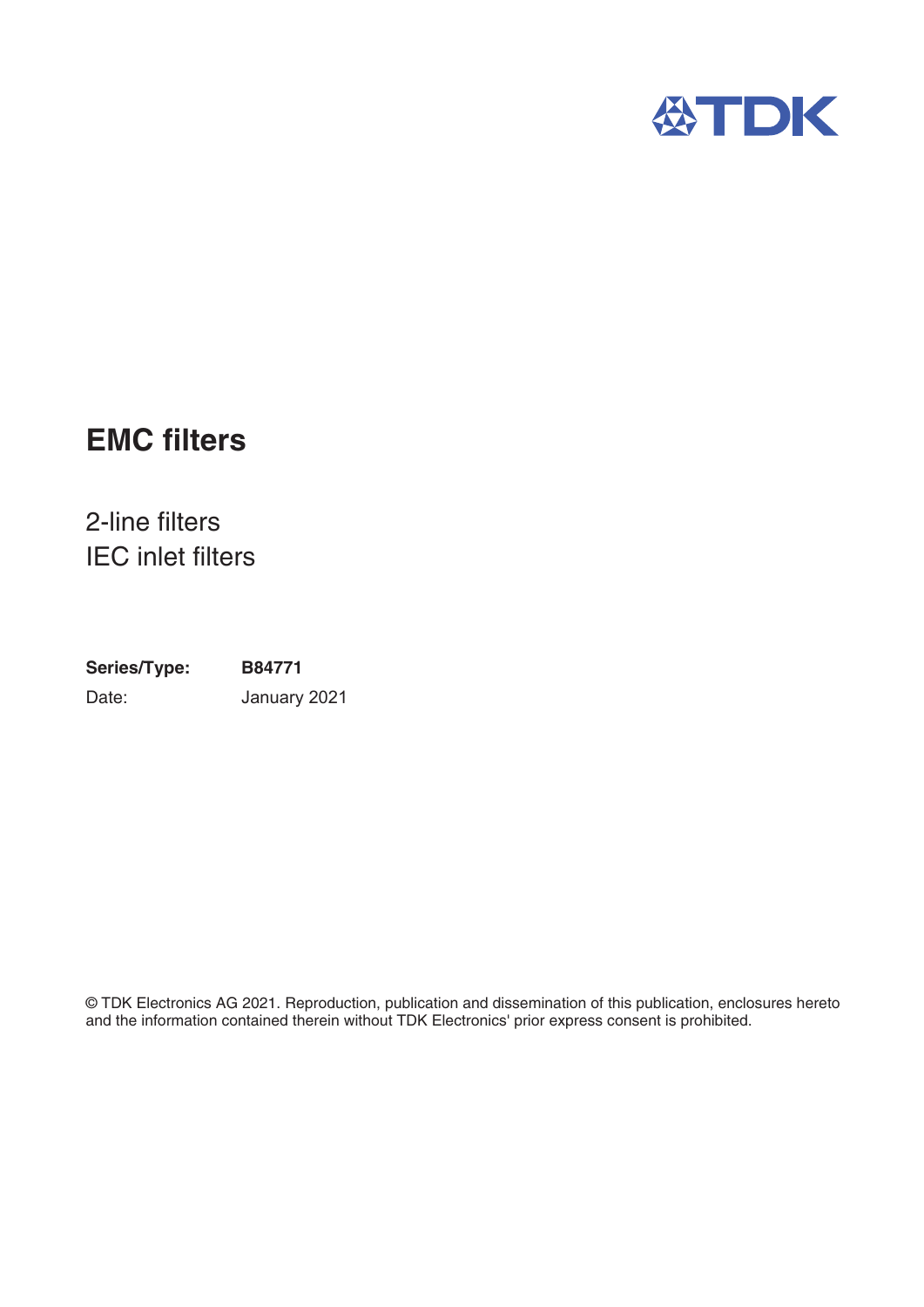

**IEC inlet filters**

**Power line filters for 1-phase systems** Rated voltage V<sub>B</sub>: 250 V AC/DC Rated current I<sub>B</sub>: 1 A to 20 A

#### **Construction**

- 2-line filters with IFC connector
- Appliance connector according to IEC 60320-1
- Metal case

#### **Versions**

- With discharge resistor (B84771A\*)
- Without discharge resistor (B84771C\*)
- $\blacksquare$  Medical version with negligibly low leakage current (B84771M\*)

#### **Features**

- $\blacksquare$  Easy to install
- Compact design
- Cost optimized construction
- $\blacksquare$  Degree of protection front side with power plug: IP 40<sup>1)</sup>
- ENEC<sup>2)</sup>, UL and cUL approval  $\mathscr{R}_{\bullet}$  **DU**  $\mathscr{R}_{\bullet}$

### **Typical applications**

- Switch-mode power supplies
	- $-$  industrial electronics
	- $-$  telecom systems
	- $-$  data systems
- $\blacksquare$  Measuring instruments
- Medical equipment

### **Terminals**

Screw mounting, Snap-in version

- Line side: IEC connectors C14 according to IEC 60320-1 (1 A ... 15 A) IEC connectors C20 according to IEC 60320-1 (16 A ... 20 A)
- Load side: Tab connectors

#### Litz wire version

- Line side: IEC connectors C14 according to IEC 60320-1
- Load side: Litz wire, with cross section for 1 A ... 8 A: approx. 0.823 mm<sup>2</sup> (18 AWG)
- $\blacksquare$  10 A ... 15 A: approx. 1.31 mm<sup>2</sup> (16 AWG)

#### **Marking**

Marking on component:

Manufacturer's logo, ordering code, rated voltage, rated current,

rated temperature, climatic category, date code, approvals

#### Minimum data on packaging:

Manufacturer's logo, ordering code, quantity, date code

- 1) According to IEC 60529
- 2) ENEC approval for 12 A- and 15 A-type with 10 A, for 20 A-type with 16 A



Schematic picture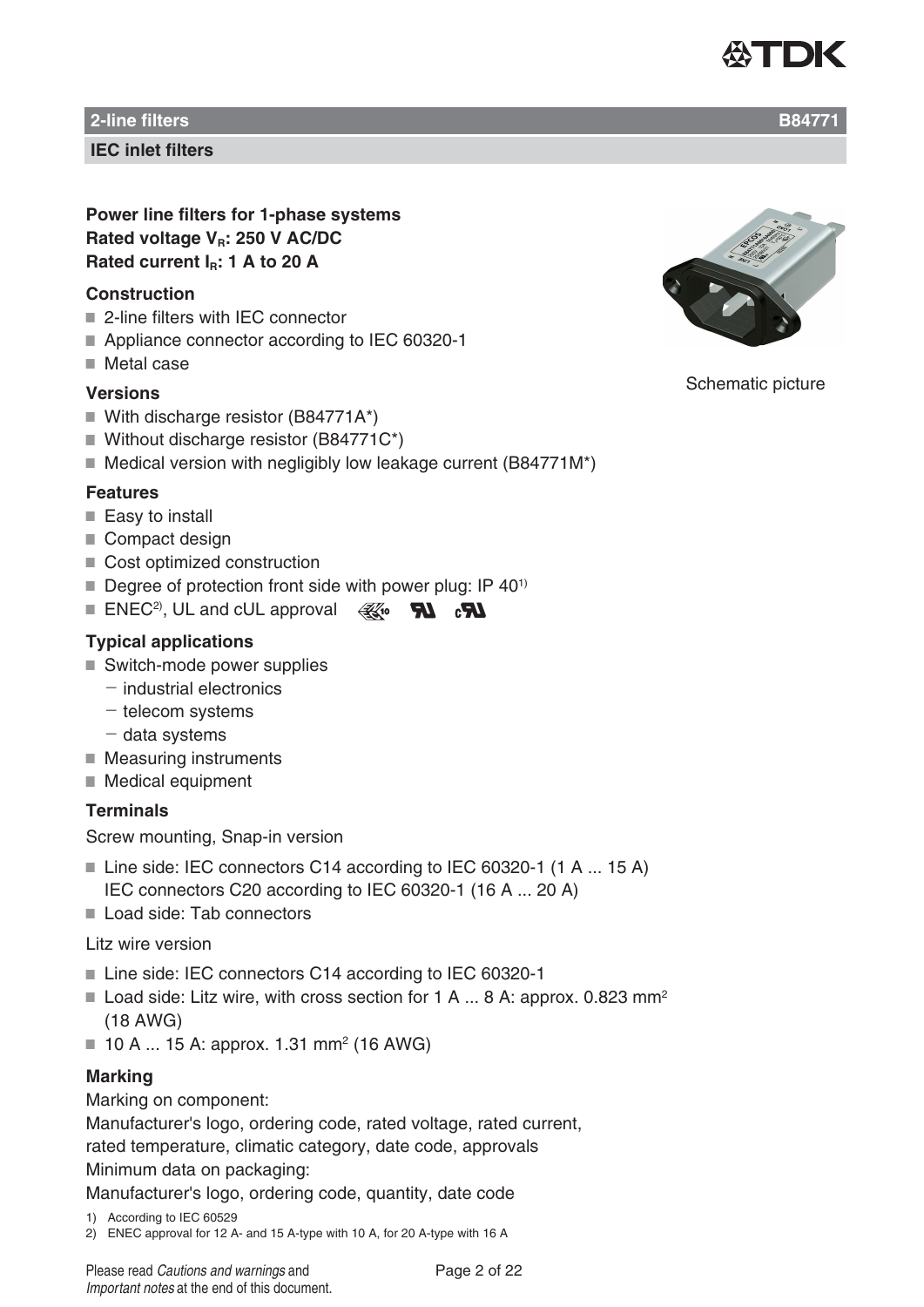

**IEC inlet filters**

# **Typical circuit diagrams**

# **B84771A\* (with discharge resistor)**



**B84771C\* (without discharge resistor)**



# **B84771M\* (medical version)**



# **Technical data and measuring conditions**

| Rated voltage $V_{\rm B}$       | 250 V AC (50/60 Hz)                                                                                                                                                             |  |  |  |  |
|---------------------------------|---------------------------------------------------------------------------------------------------------------------------------------------------------------------------------|--|--|--|--|
| Rated current $I_R$             | Referred to 50 °C rated temperature                                                                                                                                             |  |  |  |  |
| Test voltage $V_{test}$         | 1 A  15 A types: 1000 V AC, 2 s (line/line)<br>16 A  20 A types: 1100 V DC, 2 s (line/line)<br>B84771A/C*: 2000 V AC, 2 s (lines/case)<br>B84771M*: 2500 V AC, 2 s (lines/case) |  |  |  |  |
| Leakage current $I_{LK}$        | At $V_B$ and 50 Hz                                                                                                                                                              |  |  |  |  |
| Climatic category (IEC 60068-1) | 25/085/21 ( $-25$ °C/+85 °C/21 days damp heat test)                                                                                                                             |  |  |  |  |
| Approvals                       | EN 60939, UL 1283, CSA C22.2 No.8                                                                                                                                               |  |  |  |  |
|                                 |                                                                                                                                                                                 |  |  |  |  |

Please read Cautions and warnings and <br>
Page 3 of 22 Important notes at the end of this document.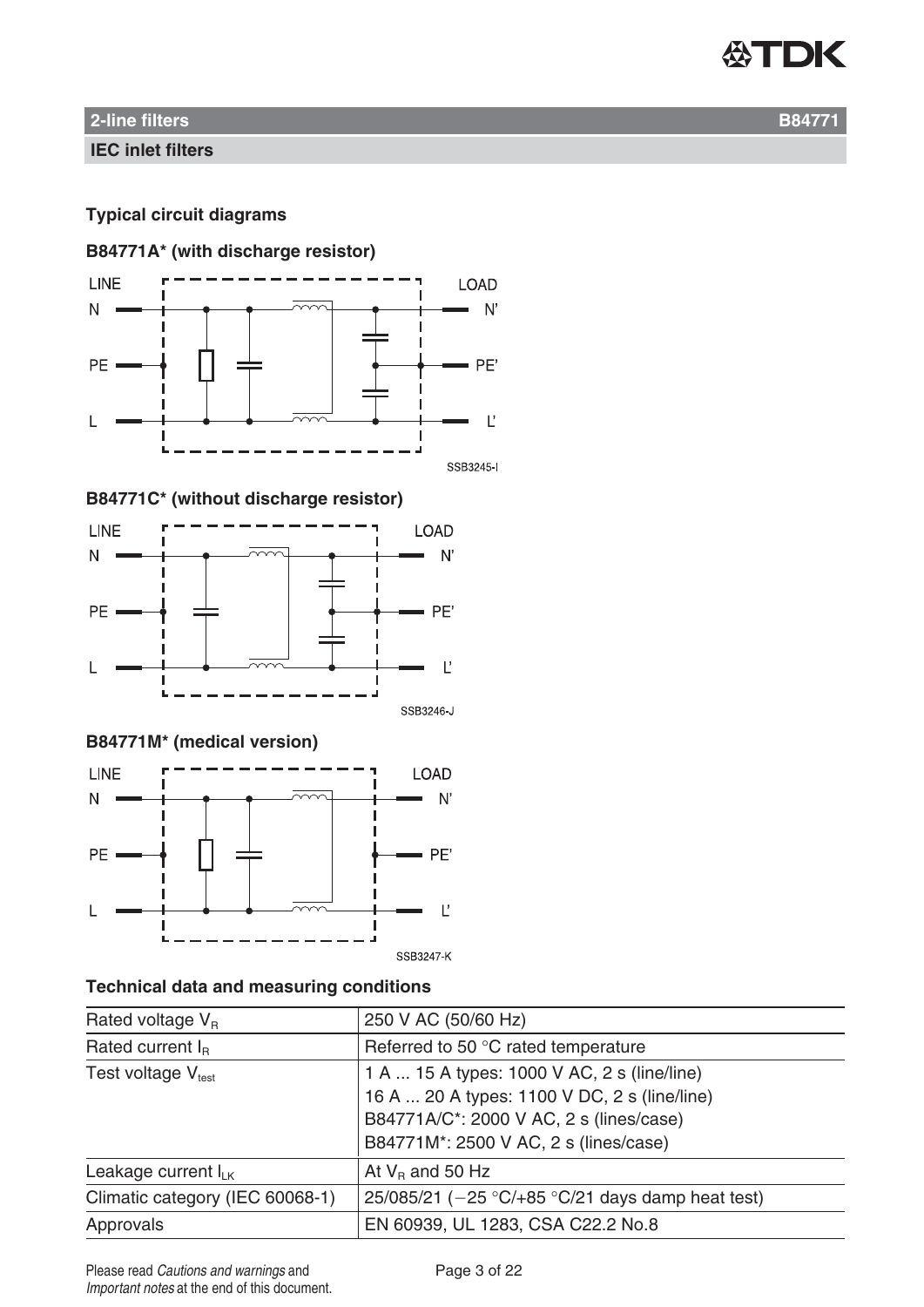

**IEC inlet filters**

#### **Screw mounting versions with tab connectors 6.3** × **0.8 mm2**

#### **Characteristics and ordering codes**

| $I_{\mathsf{R}}$ | $C_{\rm R}$      | $C_{\mbox{\tiny R}}$     | $L_{\rm R}$    |      | $I_{LK}$ <sup>1)</sup> | $R_{dis}$                | Approx. | Ordering code   | Approvals        |           |            |
|------------------|------------------|--------------------------|----------------|------|------------------------|--------------------------|---------|-----------------|------------------|-----------|------------|
|                  | X <sub>2</sub>   | <b>Y2</b>                |                |      |                        |                          | weight  |                 |                  |           |            |
| A                | μF               | pF                       | mH             |      | mA                     | $M\Omega$                | g       |                 | $\mathbb{K}$ 10  | <b>AT</b> | $I\!\!R_0$ |
|                  | $V_R = 250$ V AC |                          |                |      |                        |                          |         |                 |                  |           |            |
| 1                | $1 \times 0.1$   | $2 \times 2200$          | $2 \times 12$  |      | 0.173                  | $\mathbf{1}$             | 40      | B84771A0001A000 | $\times$         | $\times$  | $\times$   |
| 1                | $1 \times 0.1$   | $2 \times 2200$          | $2 \times 12$  |      | 0.173                  |                          | 40      | B84771C0001A000 | $\times$         | $\times$  | $\times$   |
| 1                | $1 \times 0.1$   |                          | $2 \times 12$  |      | 0                      | $\mathbf{1}$             | 40      | B84771M0001A000 | $\times$         | $\times$  | $\times$   |
| 3                | $1 \times 0.1$   | $2 \times 2200$          | $2 \times 2.5$ |      | 0.173                  | 1                        | 40      | B84771A0003A000 | $\times$         | $\times$  | $\times$   |
| 3                | $1 \times 0.1$   | $2 \times 2200$          | $2 \times$     | 2.5  | 0.173                  |                          | 40      | B84771C0003A000 | $\times$         | $\times$  | $\times$   |
| 3                | $1 \times 0.1$   |                          | $2 \times$     | 2.5  | $\Omega$               | 1                        | 40      | B84771M0003A000 | $\times$         | $\times$  | $\times$   |
| 6                | $1 \times 0.1$   | $2 \times 2200$          | $2 \times$     | 0.84 | 0.173                  | $\mathbf{1}$             | 40      | B84771A0006A000 | $\times$         | $\times$  | $\times$   |
| 6                | $1 \times 0.1$   | $2 \times 2200$          | $2 \times$     | 0.84 | 0.173                  | $\overline{\phantom{0}}$ | 40      | B84771C0006A000 | $\times$         | $\times$  | $\times$   |
| 6                | $1 \times 0.1$   |                          | $2 \times$     | 0.84 | $\Omega$               | 1                        | 40      | B84771M0006A000 | $\times$         | $\times$  | $\times$   |
| 8                | $1 \times 0.1$   | $2 \times 2200$          | $2 \times$     | 0.45 | 0.173                  | 1                        | 40      | B84771A0008A000 | $\times$         | $\times$  | $\times$   |
| 8                | $1 \times 0.1$   | $2 \times 2200$          | $2 \times$     | 0.45 | 0.173                  | $\overline{\phantom{0}}$ | 40      | B84771C0008A000 | $\times$         | $\times$  | $\times$   |
| 8                | $1 \times 0.1$   | $\equiv$                 | $2 \times$     | 0.45 | 0                      | 1                        | 40      | B84771M0008A000 | $\times$         | $\times$  | $\times$   |
| 10               | $1 \times 0.1$   | $2 \times 2200$          | $2 \times$     | 0.24 | 0.173                  | 1                        | 40      | B84771A0010A000 | $\times$         | $\times$  | $\times$   |
| 10               | $1 \times 0.1$   | $2 \times 2200$          | $2 \times$     | 0.24 | 0.173                  | $\overline{\phantom{0}}$ | 40      | B84771C0010A000 | $\times$         | $\times$  | $\times$   |
| 10               | $1 \times 0.1$   |                          | $2 \times$     | 0.24 | $\Omega$               | 1                        | 40      | B84771M0010A000 | $\times$         | $\times$  | $\times$   |
| 12               | $1 \times 0.1$   | $2 \times 2200$          | $2 \times$     | 0.14 | 0.173                  | 1                        | 40      | B84771A0012A000 | $\times^{\star}$ | $\times$  | $\times$   |
| 12               | $1 \times 0.1$   | $2 \times 2200$          | $2 \times$     | 0.14 | 0.173                  |                          | 40      | B84771C0012A000 | $\times^{\star}$ | $\times$  | $\times$   |
| 12               | $1 \times 0.1$   |                          | $2 \times$     | 0.14 | 0                      | 1                        | 40      | B84771M0012A000 | $\times^{\star}$ | $\times$  | $\times$   |
| 15               | $1 \times 0.1$   | $2 \times 2200$          | $2 \times$     | 0.09 | 0.173                  | $\mathbf{1}$             | 40      | B84771A0015A000 | $\times^{\star}$ | $\times$  | $\times$   |
| 15               | $1 \times 0.1$   | $2 \times 2200$          | $2 \times$     | 0.09 | 0.173                  | $\overline{\phantom{0}}$ | 40      | B84771C0015A000 | $\times^{\star}$ | $\times$  | $\times$   |
| 15               | $1 \times 0.1$   |                          | $2 \times$     | 0.09 | $\Omega$               | 1                        | 40      | B84771M0015A000 | $x^*$            | $\times$  | $\times$   |
| 16               | $1 \times 0.33$  | $2 \times 2200$          | $2 \times$     | 0.4  | 0.173                  | 1                        | 130     | B84771A0016A000 | $\times$         | $\times$  | $\times$   |
| 16               | $1 \times 0.33$  |                          | $2 \times$     | 0.4  | $\Omega$               | 1                        | 130     | B84771M0016A000 | $\times$         | $\times$  | $\times$   |
| 20               | $1 \times 0.33$  | $2 \times 2200$          | $2 \times$     | 0.3  | 0.173                  | 1                        | 130     | B84771A0020A000 | $\times^{\star}$ | $\times$  | $\times$   |
| 20               | $1 \times 0.33$  | $\overline{\phantom{0}}$ | $2 \times$     | 0.3  | $\mathbf 0$            | 1                        | 130     | B84771M0020A000 | $\times^{\star}$ | $\times$  | $\times$   |

 $x =$  Approval granted

 $*$  = ENEC approval at 12 A and 15 A types with 10 A, at 20 A type with 16 A

1) Calculation according to IEC 60939-1, annex A, at rated voltage and 50 Hz. In practice are up to double values to be expected due to the insulation resistance values of the used ceramic capacitors. For the medical vers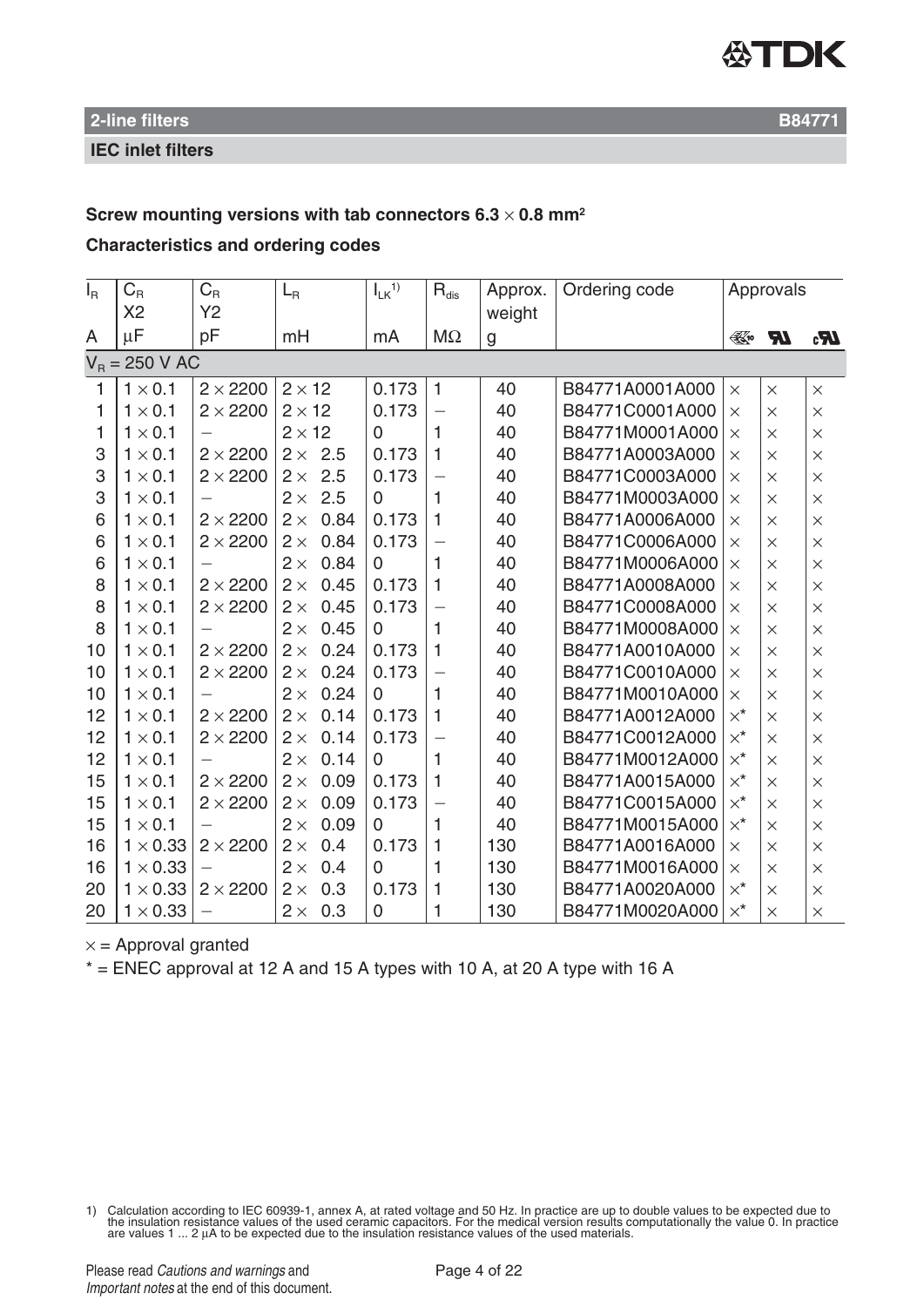

**IEC inlet filters**

#### **Snap-in versions with tab connectors 6.3** × **0.8 mm2**

#### **Characteristics and ordering codes**

| $I_{\rm R}$ | $C_R$            | $C_{R}$         | $L_{\rm R}$        | $I_{LK}$ <sup>1)</sup> | $R_{dis}$ | Approx. | Ordering code   |                    | Approvals                  |            |
|-------------|------------------|-----------------|--------------------|------------------------|-----------|---------|-----------------|--------------------|----------------------------|------------|
|             | X <sub>2</sub>   | Y2              |                    |                        |           | weight  |                 |                    |                            |            |
| A           | μF               | pF              | mH                 | mA                     | $M\Omega$ | g       |                 | $\mathbb{K}$ 10    | $\boldsymbol{\mathcal{H}}$ | $I\!\!R_0$ |
|             | $V_B = 250$ V AC |                 |                    |                        |           |         |                 |                    |                            |            |
| 1           | $1 \times 0.1$   | $2 \times 2200$ | $2 \times 12$      | 0.173                  |           | 40      | B84771A3001A000 | $\times$           | $\times$                   | $\times$   |
| 1           | $1 \times 0.1$   |                 | $2 \times 12$      | 0                      |           | 40      | B84771M3001A000 | $\times$           | $\times$                   | $\times$   |
| 3           | $1 \times 0.1$   | $2 \times 2200$ | $2 \times 2.5$     | 0.173                  |           | 40      | B84771A3003A000 | $\times$           | $\times$                   | $\times$   |
| 3           | $1 \times 0.1$   | —               | $2 \times 2.5$     | 0                      |           | 40      | B84771M3003A000 | $\times$           | $\times$                   | $\times$   |
| 6           | $1 \times 0.1$   | $2 \times 2200$ | 0.84<br>$2 \times$ | 0.173                  |           | 40      | B84771A3006A000 | $\times$           | $\times$                   | $\times$   |
| 6           | $1 \times 0.1$   |                 | 0.84<br>$2 \times$ | 0                      |           | 40      | B84771M3006A000 | $\times$           | $\times$                   | $\times$   |
| 8           | $1 \times 0.1$   | $2 \times 2200$ | 0.45<br>$2 \times$ | 0.173                  |           | 40      | B84771A3008A000 | $\times$           | $\times$                   | $\times$   |
| 8           | $1 \times 0.1$   |                 | 0.45<br>$2 \times$ | <sup>0</sup>           |           | 40      | B84771M3008A000 | $\times$           | $\times$                   | $\times$   |
| 10          | $1 \times 0.1$   | $2 \times 2200$ | 0.24<br>$2 \times$ | 0.173                  |           | 40      | B84771A3010A000 | $\times$           | $\times$                   | $\times$   |
| 10          | $1 \times 0.1$   |                 | 0.24<br>$2 \times$ | 0                      |           | 40      | B84771M3010A000 | $\times$           | $\times$                   | $\times$   |
| 12          | $1 \times 0.1$   | $2 \times 2200$ | 0.14<br>$2 \times$ | 0.173                  |           | 40      | B84771A3012A000 | $\times^{\star}$   | $\times$                   | $\times$   |
| 12          | $1 \times 0.1$   |                 | 0.14<br>$2 \times$ | 0                      |           | 40      | B84771M3012A000 | $\times^{\star}$   | $\times$                   | $\times$   |
| 15          | $1 \times 0.1$   | $2 \times 2200$ | 0.09<br>$2 \times$ | 0.173                  |           | 40      | B84771A3015A000 | $\times^{\!\star}$ | $\times$                   | $\times$   |
| 15          | $1 \times 0.1$   |                 | 0.09<br>$2 \times$ | 0                      |           | 40      | B84771M3015A000 | $\times^{\!\star}$ | $\times$                   | $\times$   |

 $x =$  Approval granted

 $*$  = ENEC approval at 12 A and 15 A types with 10 A

<sup>1)</sup> Calculation according to IEC 60939-1, annex A, at rated voltage and 50 Hz. In practice are up to double values to be expected due to the insulation resistance values of the used ceramic capacitors. For the medical vers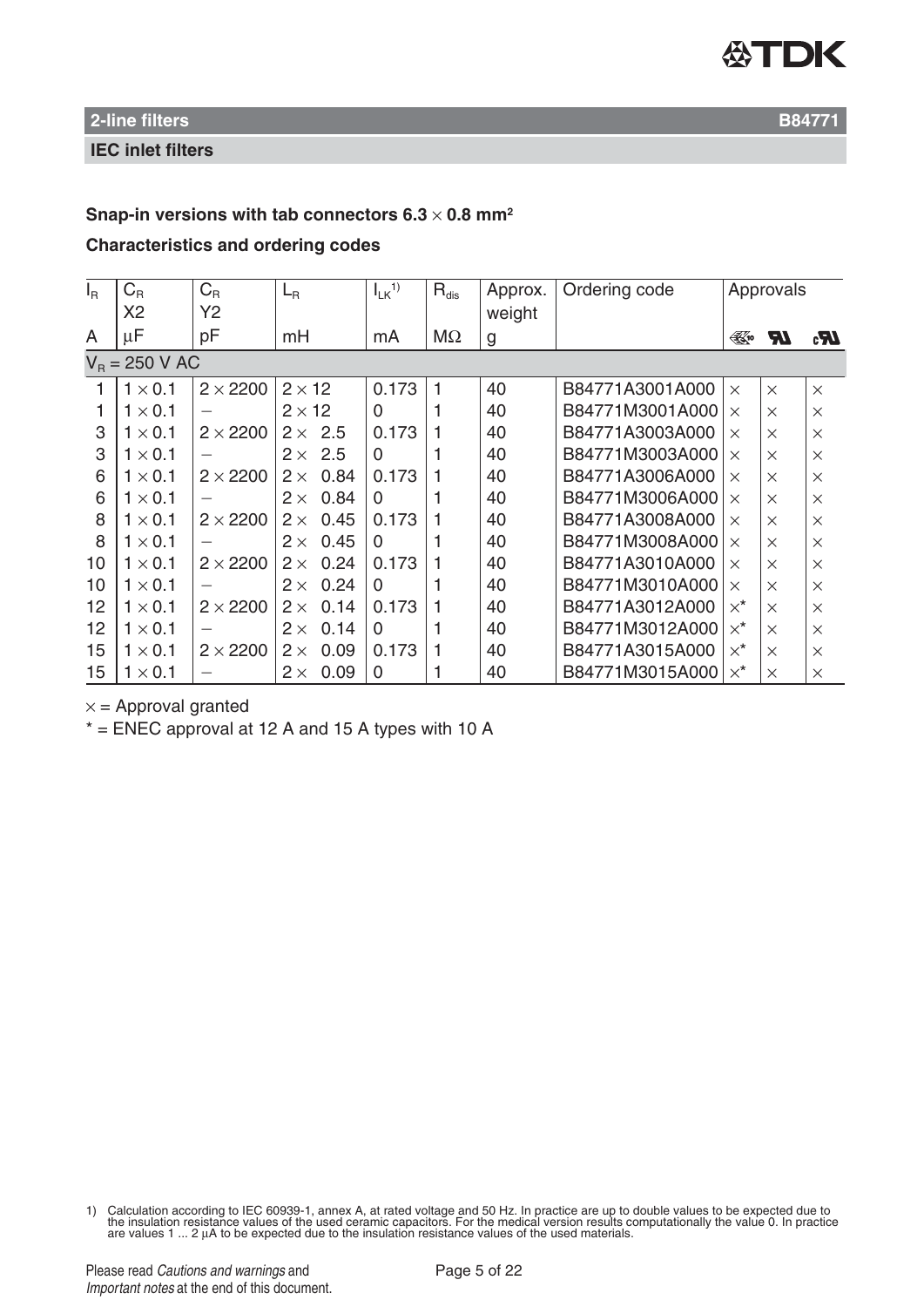

#### **IEC inlet filters**

# **Screw mounting versions with litz wires**

#### **Characteristics and ordering codes**

| $I_R$ | $C_R$            | $C_{\rm R}$     | $L_{\rm R}$        | $I_{LK}$ <sup>1)</sup> | $R_{dis}$ | Approx. | Ordering code   |                  | Approvals |                 |
|-------|------------------|-----------------|--------------------|------------------------|-----------|---------|-----------------|------------------|-----------|-----------------|
|       | X <sub>2</sub>   | Y2              |                    |                        |           | weight  |                 |                  |           |                 |
| A     | $\mu$ F          | pF              | mH                 | mA                     | $M\Omega$ | g       |                 | ∰10              | <b>AT</b> | $\mathcal{R}_0$ |
|       | $V_B = 250$ V AC |                 |                    |                        |           |         |                 |                  |           |                 |
| 1     | $1 \times 0.1$   | $2 \times 2200$ | $2 \times 12$      | 0.173                  | 1         | 40      | B84771A0001L000 | $\times$         | $\times$  | $\times$        |
| 1     | $1 \times 0.1$   |                 | $2 \times 12$      | $\Omega$               |           | 40      | B84771M0001L000 | $\times$         | $\times$  | $\times$        |
| 3     | $1 \times 0.1$   | $2 \times 2200$ | $2 \times 2.5$     | 0.173                  |           | 40      | B84771A0003L000 | $\times$         | $\times$  | $\times$        |
| 3     | $1 \times 0.1$   |                 | 2.5<br>$2 \times$  | $\Omega$               |           | 40      | B84771M0003L000 | $\times$         | $\times$  | $\times$        |
| 6     | $1 \times 0.1$   | $2 \times 2200$ | 0.84<br>$2 \times$ | 0.173                  |           | 40      | B84771A0006L000 | $\times$         | $\times$  | $\times$        |
| 6     | $1 \times 0.1$   |                 | 0.84<br>$2 \times$ | $\Omega$               |           | 40      | B84771M0006L000 | $\times$         | $\times$  | $\times$        |
| 8     | $1 \times 0.1$   | $2 \times 2200$ | 0.45<br>$2 \times$ | 0.173                  |           | 40      | B84771A0008L000 | $\times$         | $\times$  | $\times$        |
| 8     | $1 \times 0.1$   | $\qquad \qquad$ | 0.45<br>$2 \times$ | $\Omega$               |           | 40      | B84771M0008L000 | $\times$         | $\times$  | $\times$        |
| 10    | $1 \times 0.1$   | $2 \times 2200$ | 0.24<br>$2 \times$ | 0.173                  |           | 40      | B84771A0010L000 | $\times$         | $\times$  | $\times$        |
| 10    | $1 \times 0.1$   |                 | 0.24<br>$2 \times$ | $\Omega$               |           | 40      | B84771M0010L000 | $\times$         | $\times$  | $\times$        |
| 12    | $1 \times 0.1$   | $2 \times 2200$ | 0.14<br>$2 \times$ | 0.173                  |           | 40      | B84771A0012L000 | $\times^{\star}$ | $\times$  | $\times$        |
| 12    | $1 \times 0.1$   |                 | 0.14<br>$2 \times$ | $\Omega$               |           | 40      | B84771M0012L000 | $\times^{\star}$ | $\times$  | $\times$        |
| 15    | $1 \times 0.1$   | $2 \times 2200$ | 0.09<br>$2 \times$ | 0.173                  |           | 40      | B84771A0015L000 | $\times^{\star}$ | $\times$  | $\times$        |
| 15    | $1 \times 0.1$   |                 | 0.09<br>$2 \times$ | $\Omega$               |           | 40      | B84771M0015L000 | $\times^{\star}$ | $\times$  | $\times$        |

 $x =$  Approval granted

 $*$  = ENEC approval at 12 A and 15 A types with 10 A

1) Calculation according to IEC 60939-1, annex A, at rated voltage and 50 Hz. In practice are up to double values to be expected due to the insulation resistance values of the used ceramic capacitors. For the medical vers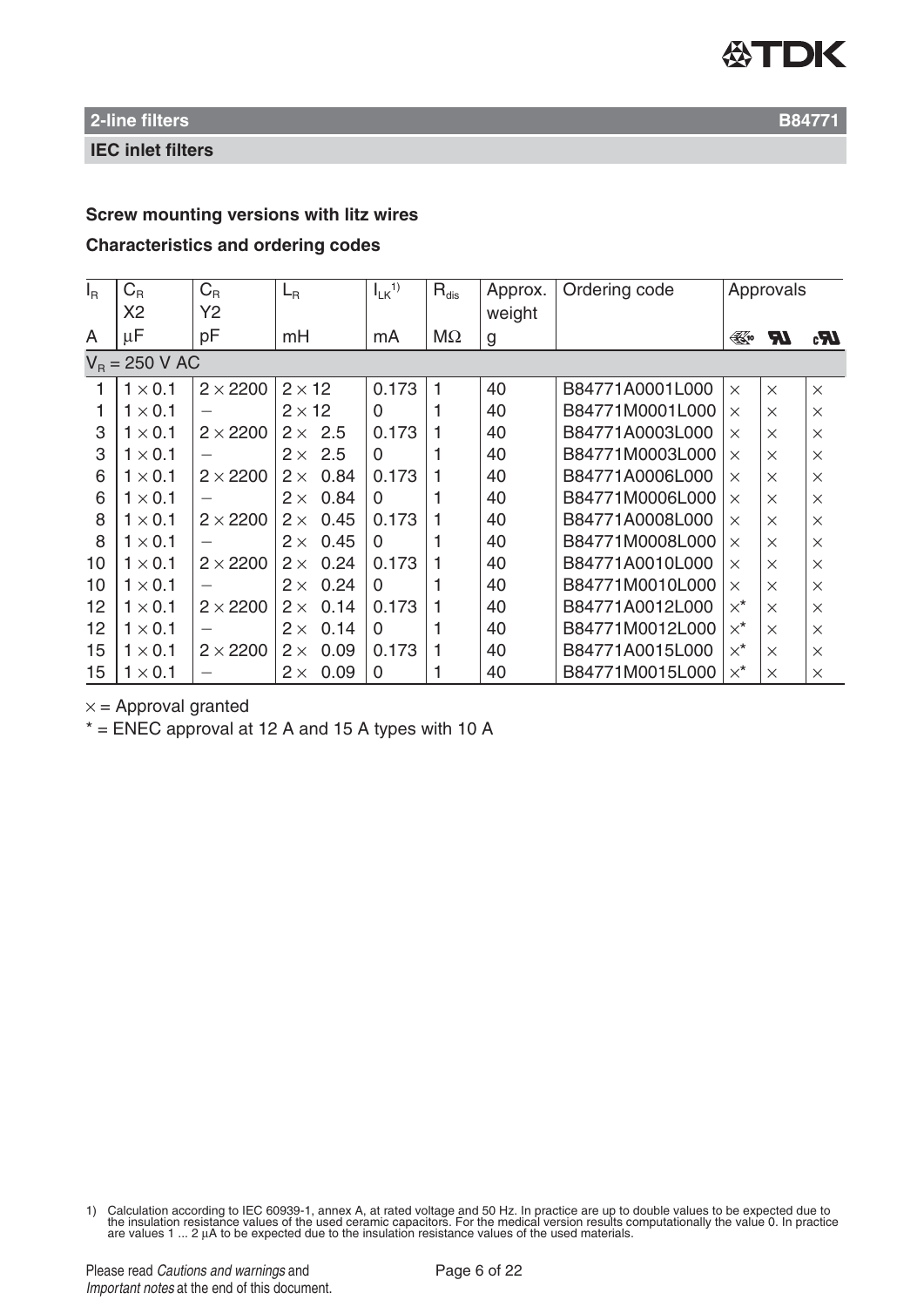

#### **IEC inlet filters**

# **Dimensional drawings of screw mounting versions (1 A ... 15 A types)**

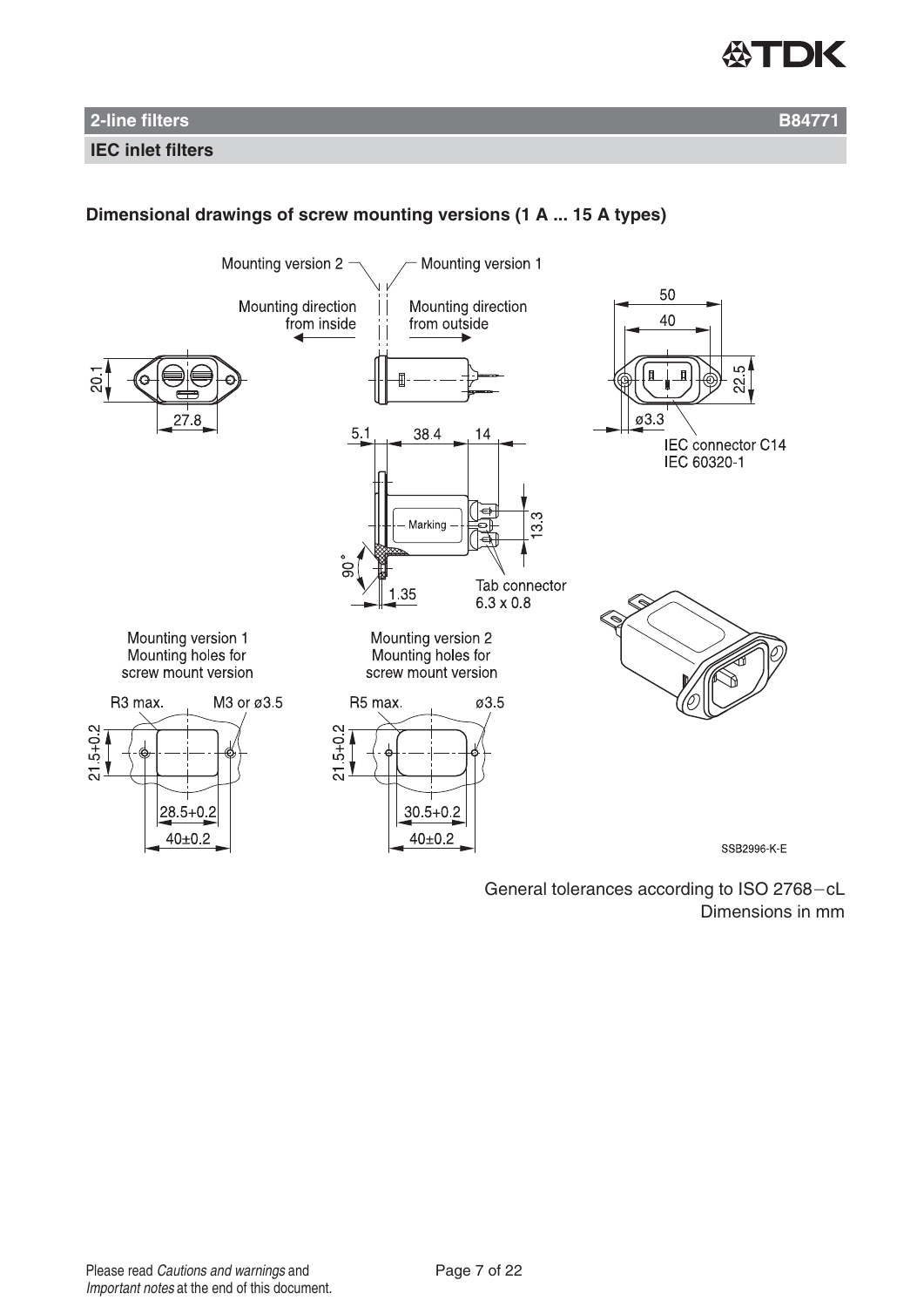

#### **IEC inlet filters**

# **Dimensional drawings of screw mounting versions (16 A ... 20 A types)**

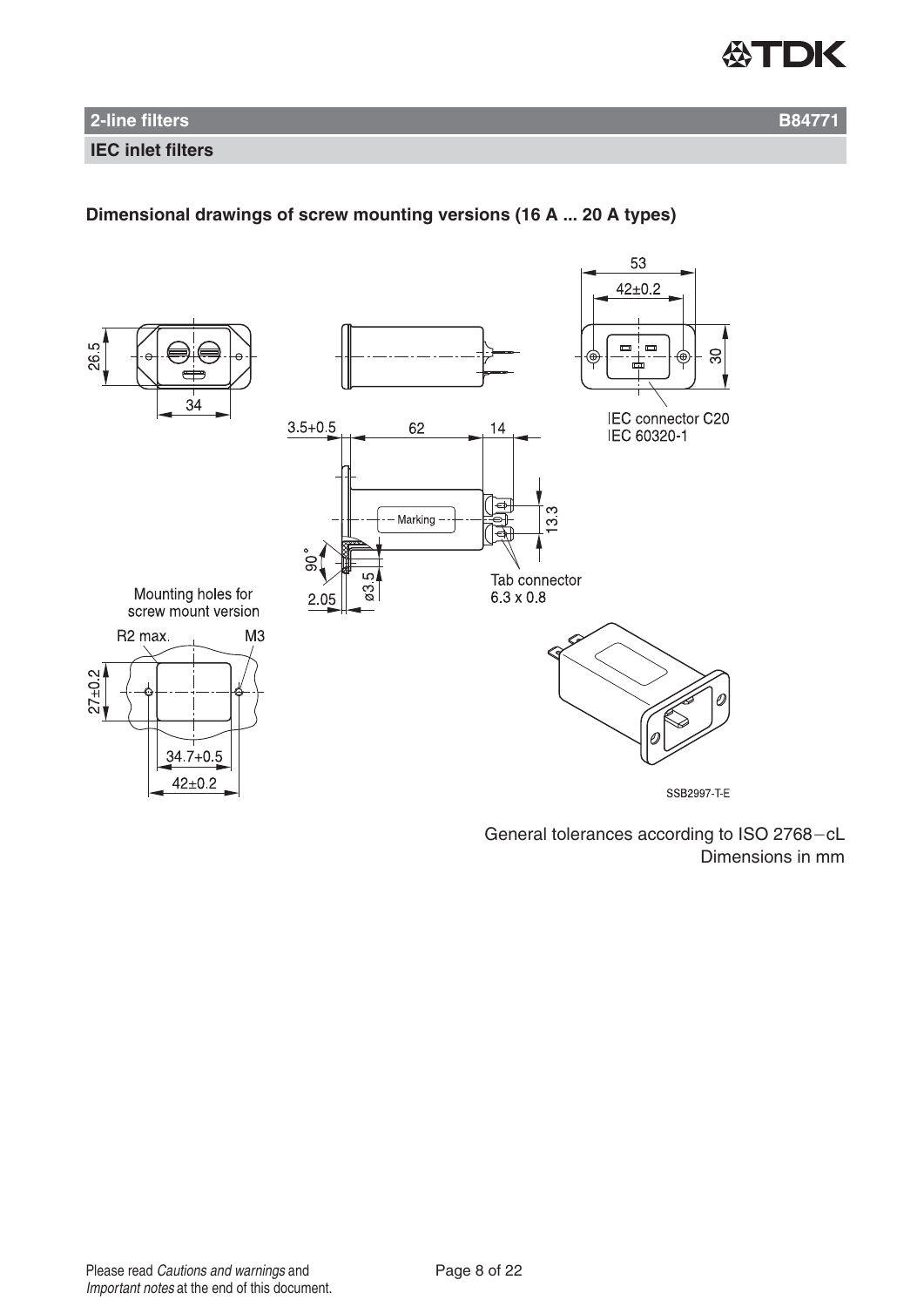

#### **IEC inlet filters**

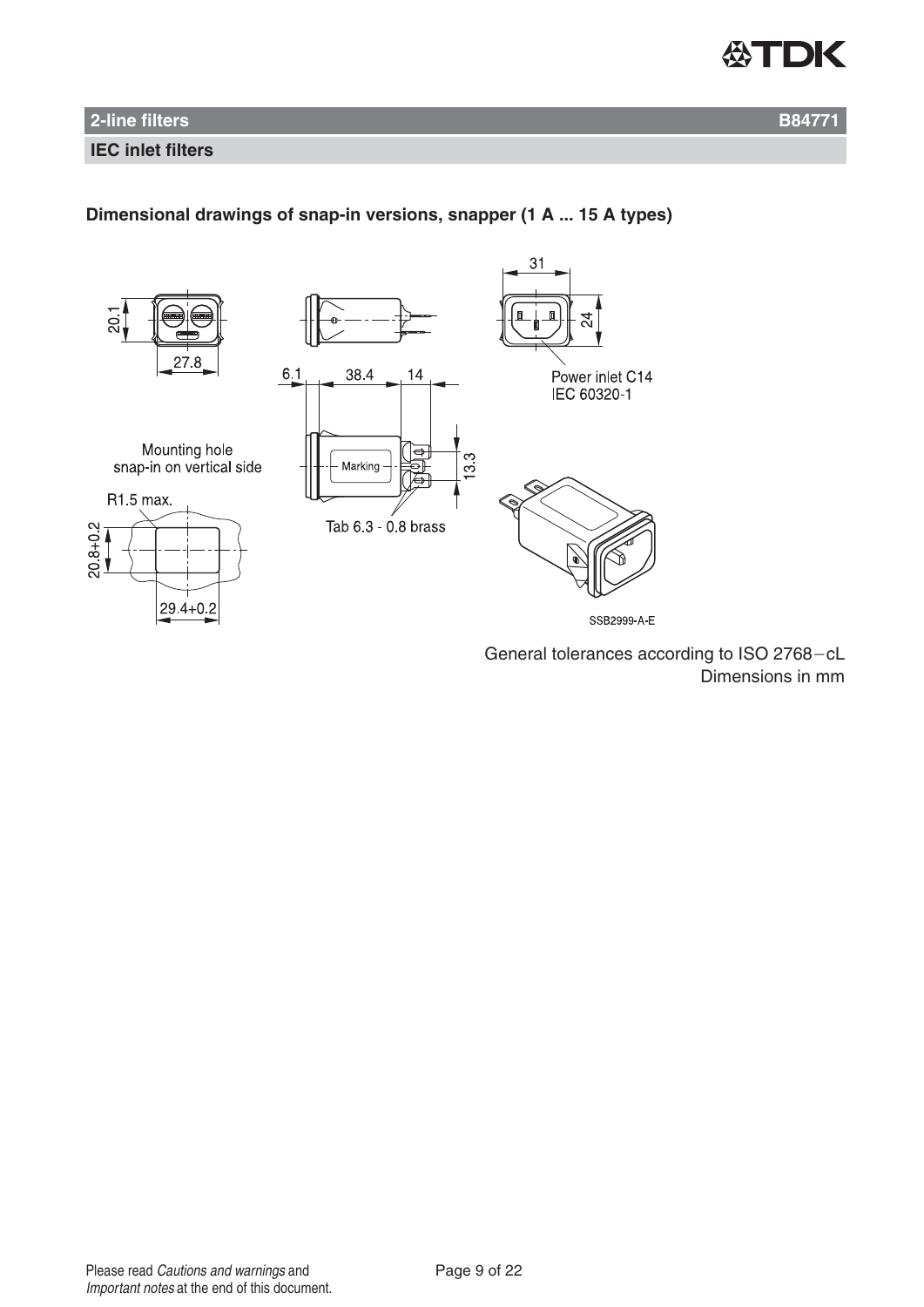

### **IEC inlet filters**

### **Dimensional drawings of versions with litz wire output**

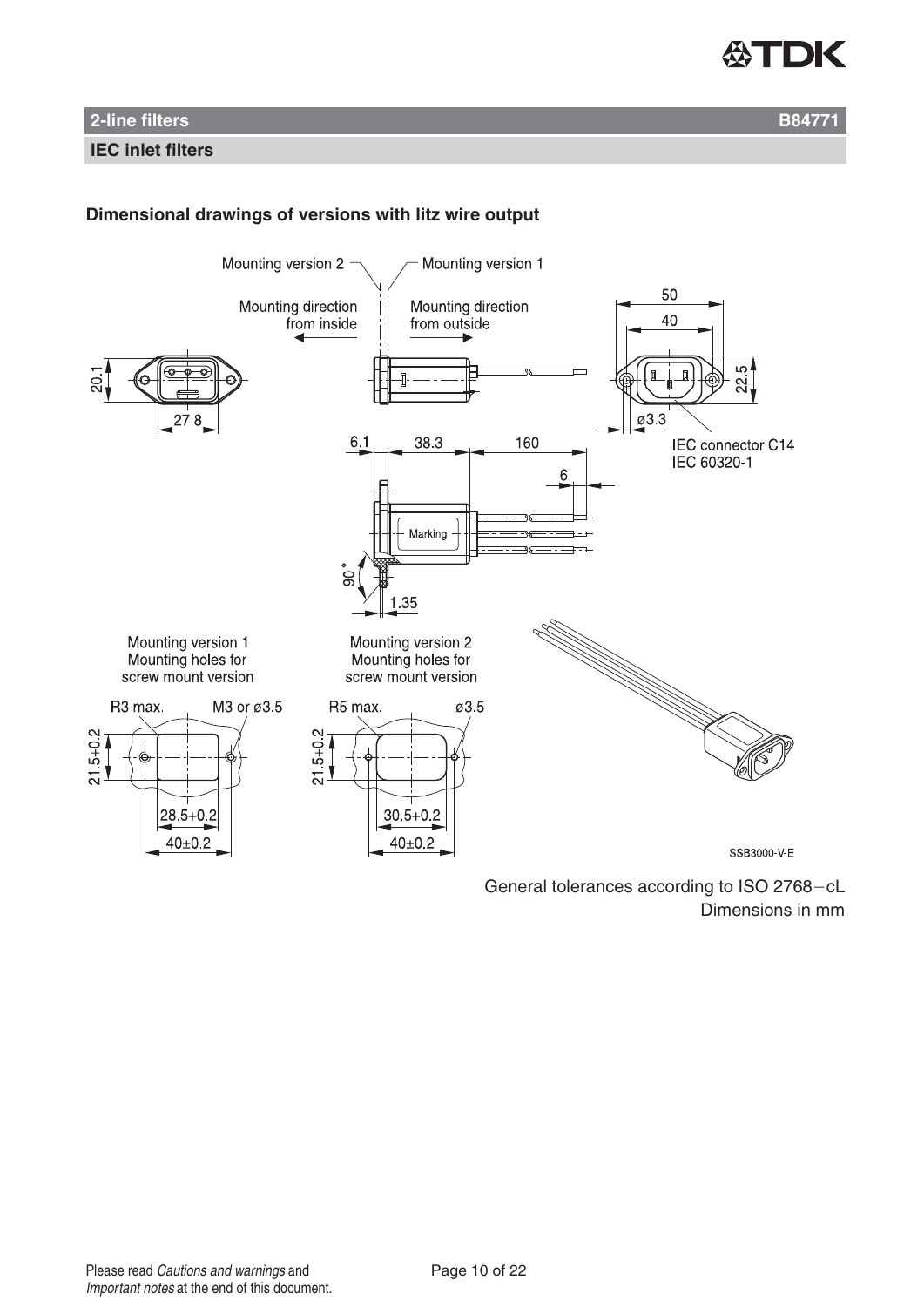

#### **IEC inlet filters**

**Insertion loss** (typical values at  $Z = 50 \Omega$ )

- unsymmetrical, adjacent branches terminated
	- common mode, all branches in parallel (asymmetrical)
	- differential mode (symmetrical)













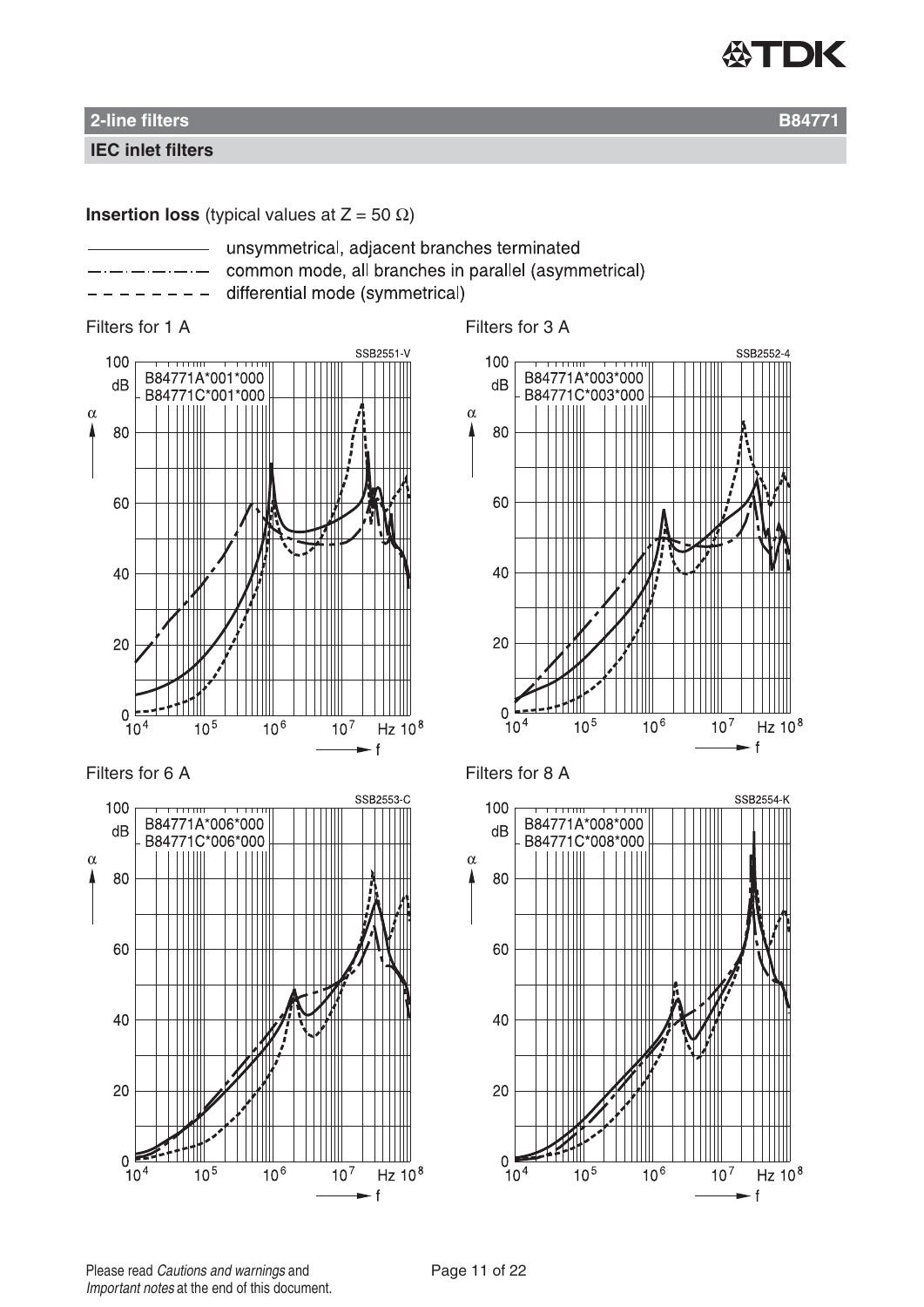

#### **IEC inlet filters**

**Insertion loss** (typical values at  $Z = 50 \Omega$ )

- 
- unsymmetrical, adjacent branches terminated common mode, all branches in parallel (asymmetrical)
	- differential mode (symmetrical)



Filters for 15 A Filters for 16 A



Filters for 10 A Filters for 12 A



SSB2558-100 B84771A\*016\*000  $dB$ THIL  $\alpha$ 80 60 40 20  $\overline{0}$  $10^7$  $10^{5}$  $10<sup>6</sup>$ Hz  $10^8$  $10<sup>4</sup>$  $\mathbf{f}$ 

Please read Cautions and warnings and <br>
Page 12 of 22 Important notes at the end of this document.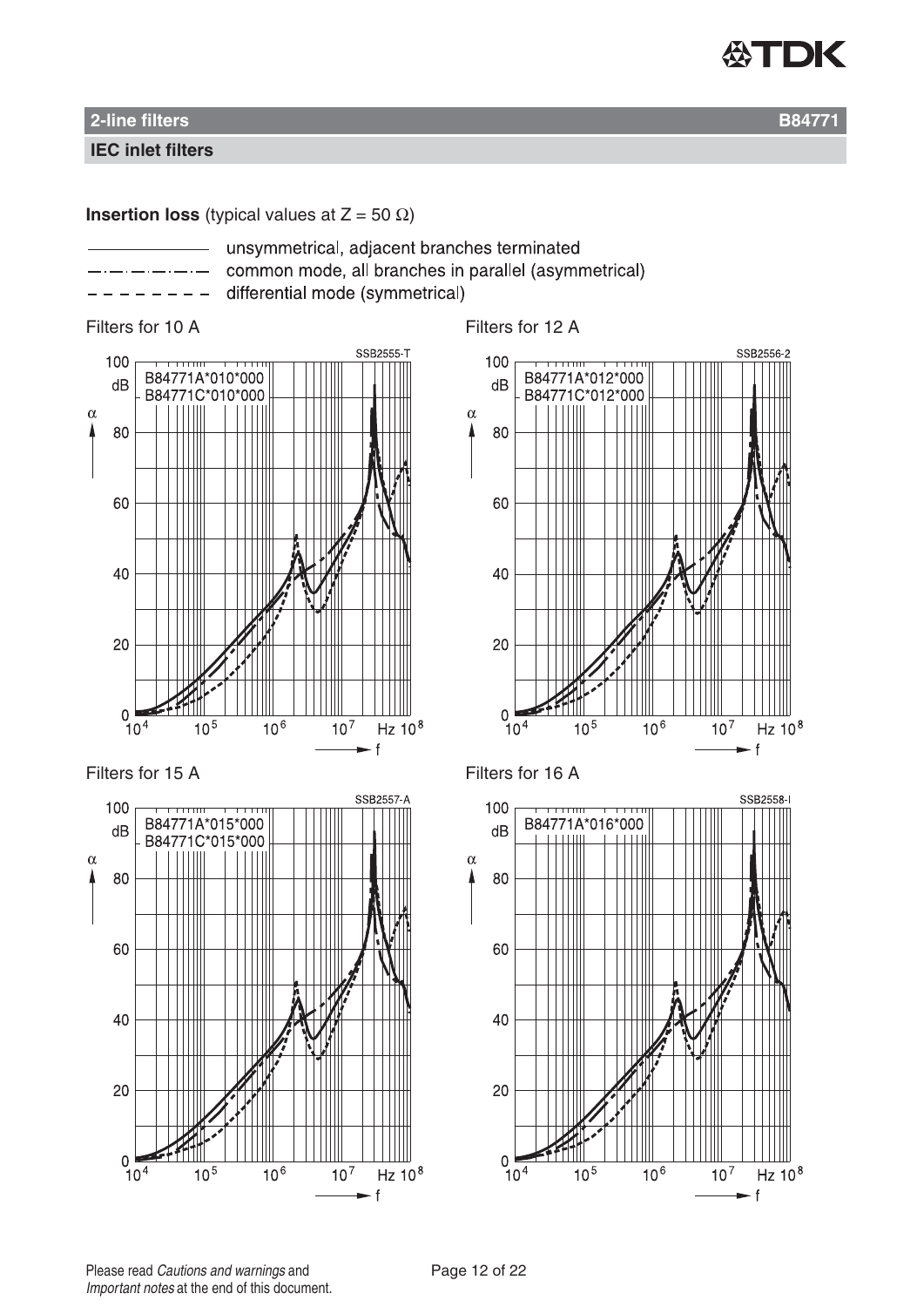

#### **IEC inlet filters**

# **Insertion loss** (typical values at  $Z = 50 \Omega$ )

- unsymmetrical, adjacent branches terminated
	- common mode, all branches in parallel (asymmetrical) differential mode (symmetrical)

### Filters for 20 A

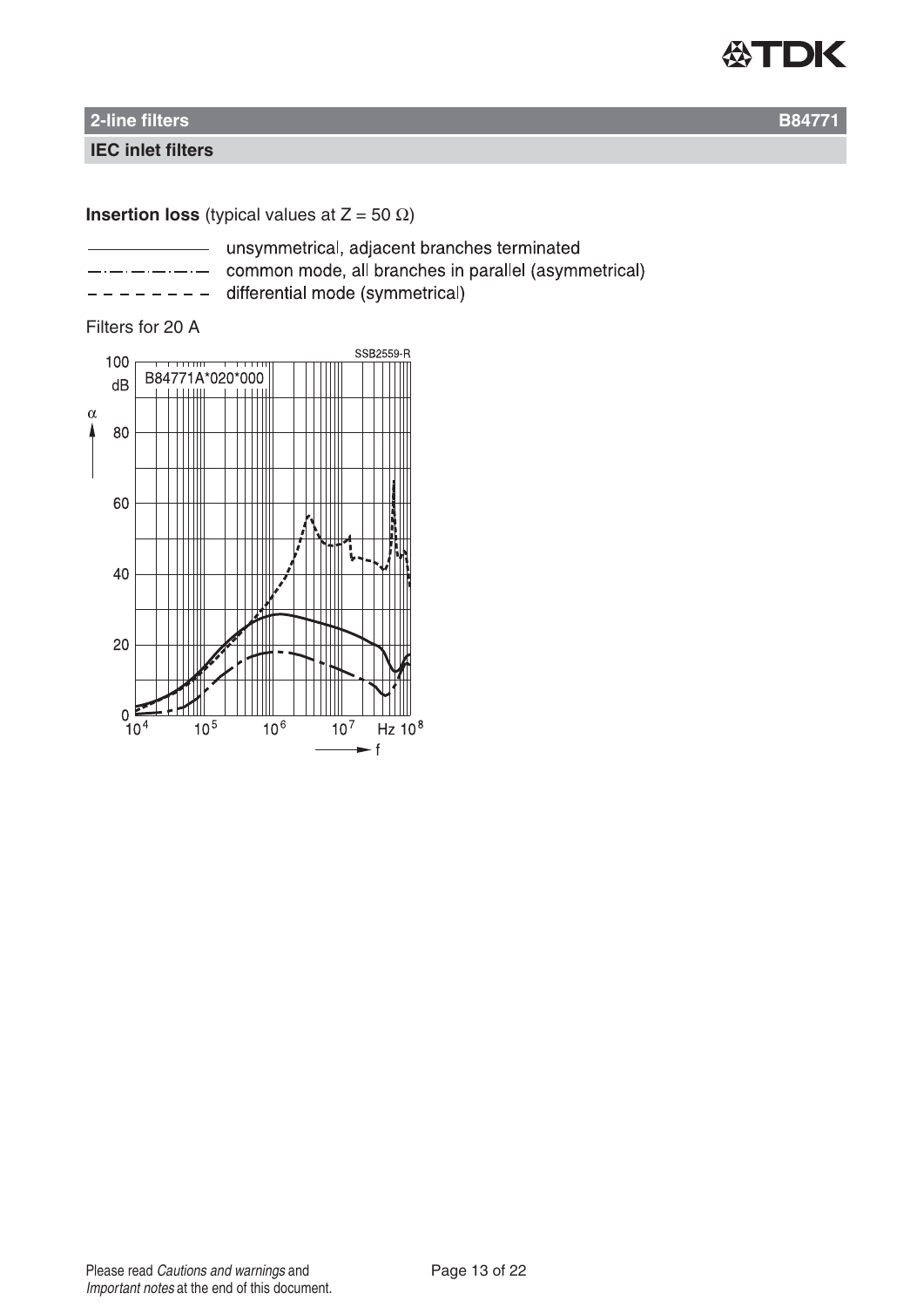

**IEC inlet filters**

### **Insertion loss for medical version** (typical values at  $Z = 50 \Omega$ )

unsymmetrical, adjacent branches terminated common mode, all branches in parallel (asymmetrical)

differential mode (symmetrical)











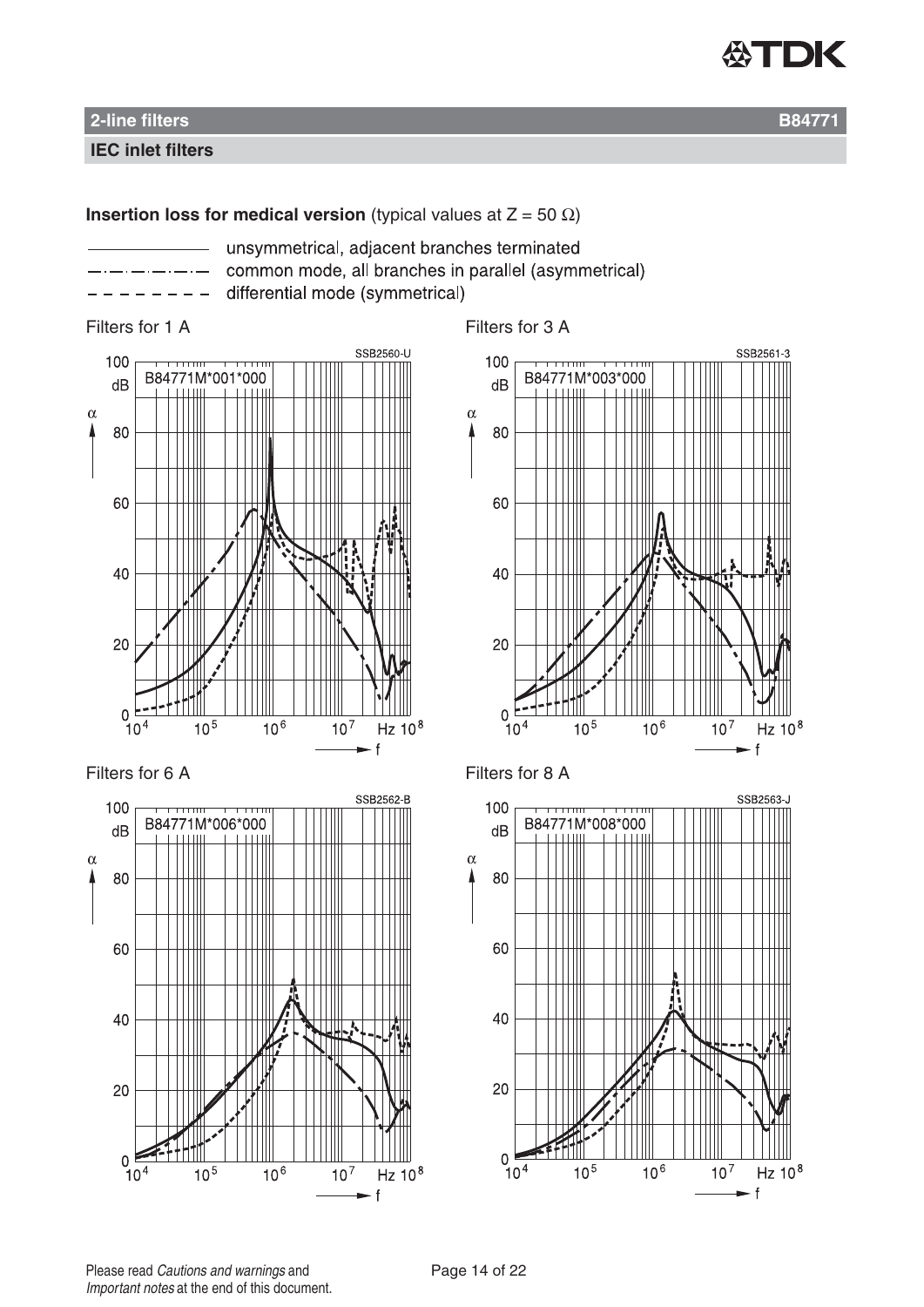

**IEC inlet filters**

# **Insertion loss for medical versions** (typical values at  $Z = 50 \Omega$ )

common mode, all branches in parallel (asymmetrical) differential mode (symmetrical)

unsymmetrical, adjacent branches terminated











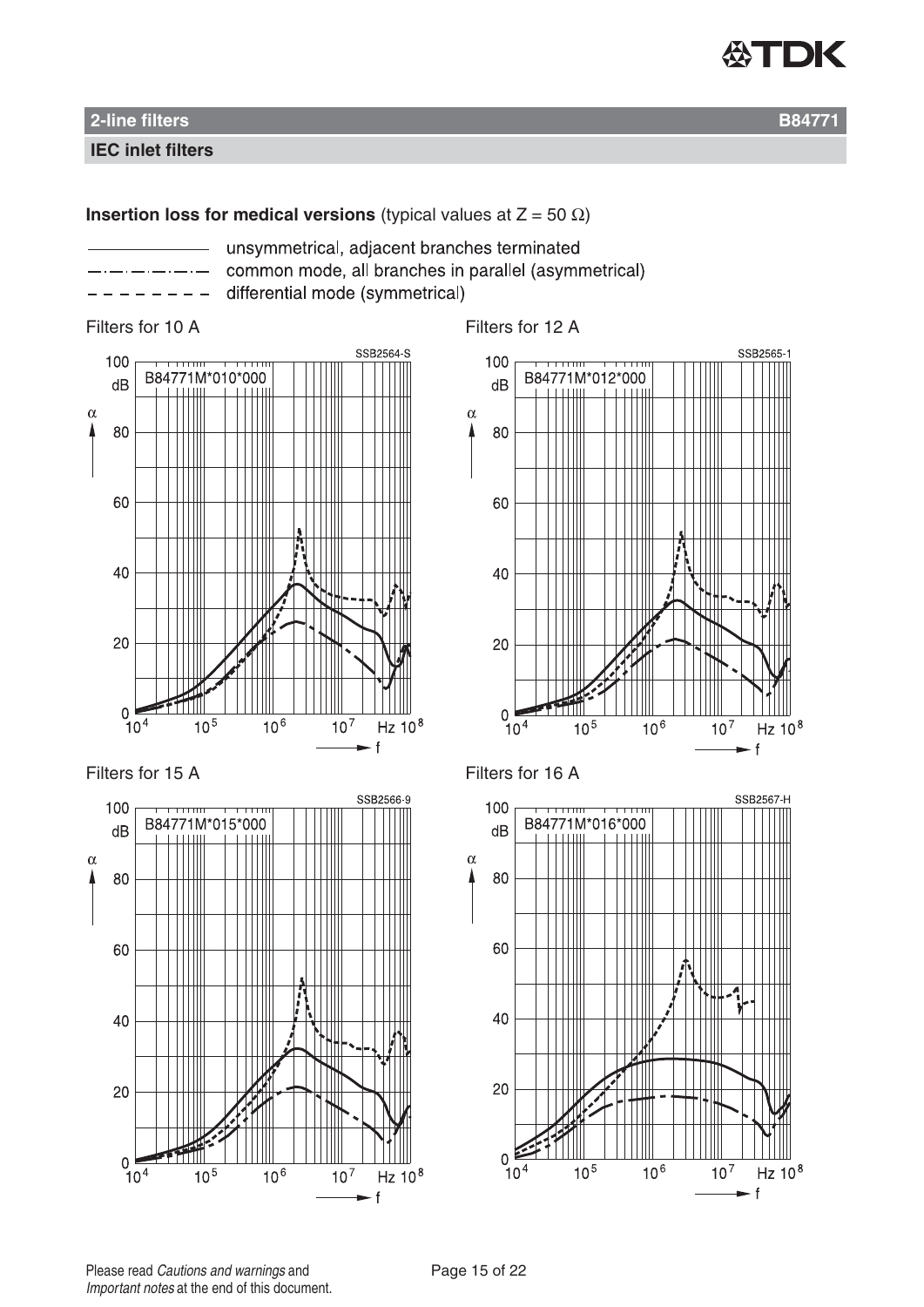

### **IEC inlet filters**

# **Insertion loss for medical versions** (typical values at  $Z = 50 \Omega$ )

|  |  | _________________ |  |   |
|--|--|-------------------|--|---|
|  |  |                   |  | - |

unsymmetrical, adjacent branches terminated common mode, all branches in parallel (asymmetrical)

differential mode (symmetrical)

#### Filters for 20 A

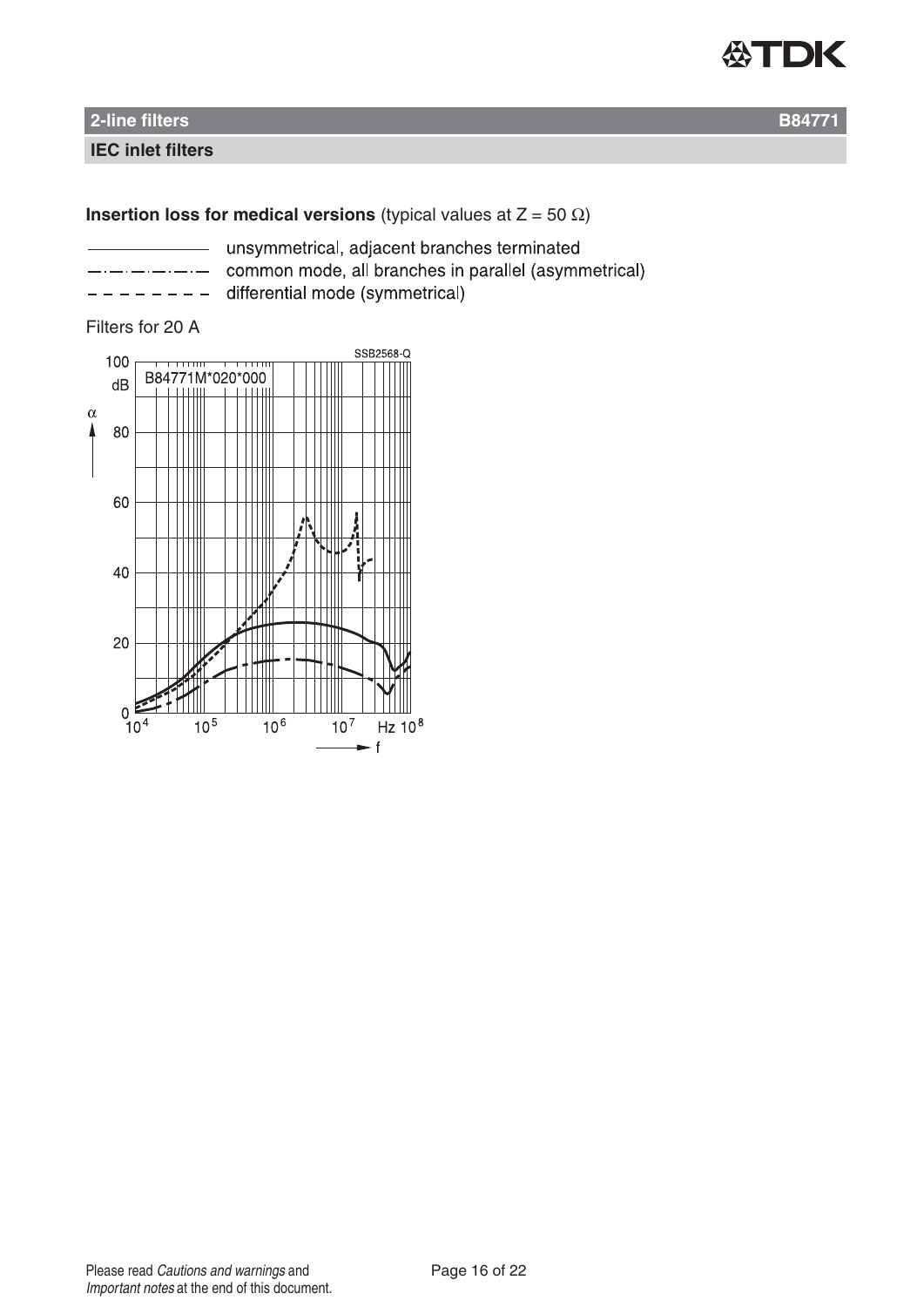

**IEC inlet filters**

#### **Cautions and warnings**

Please read all warning and safety notes carefully before installing the filter and putting it into operation (see  $\triangle$ ). The same applies to the warning signs on the filter. Please ensure that the signs are not removed nor their legibility impaired by external influences.

Death, serious bodily injury and substantial material damage to equipment may occur if the appropriate safety measures are not carried out or the warnings in the text are not observed.

#### **Using according to the terms**

The filters may be used only for their intended application within the specified values in lowvoltage networks in compliance with the instructions given in the data sheets and the data book. The conditions at the place of application must comply with all specifications for the filter used.

### **Warning**

- It shall be ensured that only qualified persons (electricity specialists) are engaged on work such as planning, assembly, installation, operation, repair and maintenance. They must be provided with the corresponding documentation.
- Danger of electric shock. Filters contain components that store an electric charge. Dangerous voltages can continue to exist at the filter terminals for longer than five minutes even after the power has been switched off.
- The protective earth connections shall be the first to be made when the filter is installed and the last to be disconnected. Depending on the magnitude of the leakage currents, the particular specifications for making the protective earth connection must be observed.
- Impermissible overloading of the filter or filter, such as with circuits able to cause resonances, impermissible voltages at higher frequencies etc. can lead to bodily injury and death as well as cause substantial material damages (e.g. destruction of the filter housing).
- Filters must be protected in the application against impermissible exceeding of the rated currents by overcurrent protective devices.
- In case of leakage currents > 3.5 mA you shall mount the PE conductor stationary with the required cross section before beginning of operation and save it against disconnecting. For leakage currents  $I_L$ <sup>1)</sup> ≤10 mA the PE conductor must have a KU value<sup>2)</sup> of 4.5<sup>3)</sup>; for leakage currents  $I_1$  >10 mA the PE conductor must have a KU value of 6<sup>4)</sup>.
- Output chokes and output filters must be protected in the application against impermissible exceeding of the component temperature.
- The converter output frequency must be within the specified range to avoid resonances and uncontrolled warming of the output chokes and output filters.
- **Because the product can become very hot during operation, there is the risk of burns if** touched. The product can remain hot for some time after the power is switched off!

- 3) A value of KU = 4.5 with respect to interruptions is attained with: a) permanently connected protective earth connection ≥1.5 mm<sup>2</sup> and<br>b) a protective earth connection ≥2.5 mm<sup>2</sup> via connectors for industrial equipme
- 4) KU = 6 with respect to interruptions is achieved for fixed-connection lines  $\geq$ 10 mm<sup>2</sup> where the type of connection and installation corre-<br>spond to the requirements for PEN conductors as specified in relevant stand

<sup>1)</sup>  $I_L$  = leakage current let-go

<sup>2)</sup> The KU value (symbol KU) is a classification parameter of safety-referred failure types designed to ensure protection against hazardous body currents and excessive heating.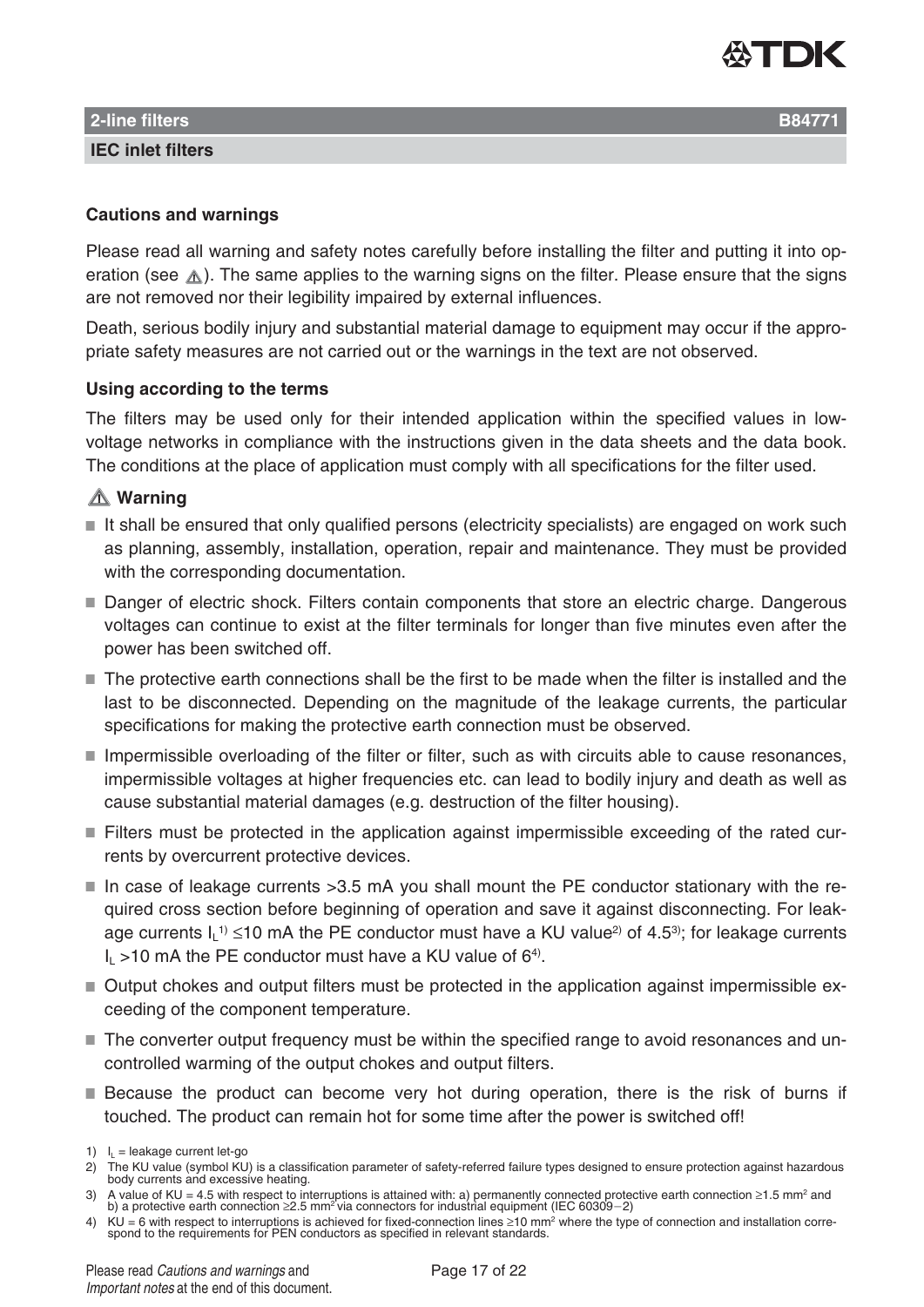

### **IEC inlet filters**

The table below summarizes the safety instructions that must be observed without fail. A detailed description can be found in the relevant chapters of the databook.

| <b>Topic</b>                                                | <b>Instructions</b>                                                                                                                                                                                                                                                                                                                               | Reference chapter                                    |  |  |
|-------------------------------------------------------------|---------------------------------------------------------------------------------------------------------------------------------------------------------------------------------------------------------------------------------------------------------------------------------------------------------------------------------------------------|------------------------------------------------------|--|--|
|                                                             |                                                                                                                                                                                                                                                                                                                                                   | (data book),<br>paragraph                            |  |  |
| Selecting a filter                                          | When selecting a filter, it is mandatory to observe the<br>rated data of the equipment (such as its rated input<br>current, rated voltage, harmonic content etc.) as well<br>as the derating instructions in Chapters 9 and 10.                                                                                                                   | Selection guide for<br>converter filters             |  |  |
| Rated voltage                                               | When power distribution systems deviating from the<br>symmetric TN-S system is to check the suitability of<br>the filters and the allowed voltages including the fault<br>cases.                                                                                                                                                                  | Power distribution<br>systems,<br>7                  |  |  |
| Protection from<br>residual voltages<br>Discharge resistors | Active parts must be discharged within 5 s to a<br>voltage of less than 60 V (or 50 $\mu$ C). If this limit<br>cannot be observed due to the operating mode, the<br>hazardous point must be permanently marked in a<br>clearly visible way.                                                                                                       | Safety regulations,<br>6.1                           |  |  |
|                                                             | Filters which are not permanently connected (e.g.<br>when the test voltage is applied to the filter at the<br>incoming goods inspection) must be discharged after<br>the voltage has been switched off.                                                                                                                                           | Safety regulations,<br>6.2                           |  |  |
| Installing and<br>removing of filters<br>Installation       | When<br>installing<br>and<br>removing<br>filters,<br>our<br>a<br>voltage-free state must be set up and secured with<br>observance of the five safety rules described in<br>EN 50110-1.                                                                                                                                                            | Safety regulations,<br>6.4                           |  |  |
| Use in IT systems                                           | The special features of the IT system ("first fault case"<br>and other fault cases) shall be observed.                                                                                                                                                                                                                                            | Power distribution<br>system (network<br>types), 7.6 |  |  |
| Safety notes on<br>leakage currents                         | The filter leakage currents specified in the data book<br>are intended for user information only. The maximum<br>leakage current of the entire electrical equipment or<br>appliance has to be limited for safety reasons. Please<br>obtain the applicable limits for your application from<br>the relevant regulations, provisions and standards. | Leakage current,<br>8.4<br>Leakage current,<br>8.6   |  |  |
| Voltage derating                                            | If the permissible limits for the higher-frequency                                                                                                                                                                                                                                                                                                | Voltage derating,                                    |  |  |
| Hazards caused by<br>overloading the<br>filters             | voltages at the filter are exeeded, the filter may be<br>damaged or destroyed.                                                                                                                                                                                                                                                                    | 9.8                                                  |  |  |
| Current derating at<br>elevated ambient<br>temperatures     | Non-observance of the current derating may lead to<br>overheating and consequently represents a fire<br>hazard.                                                                                                                                                                                                                                   | Current derating,<br>10.1                            |  |  |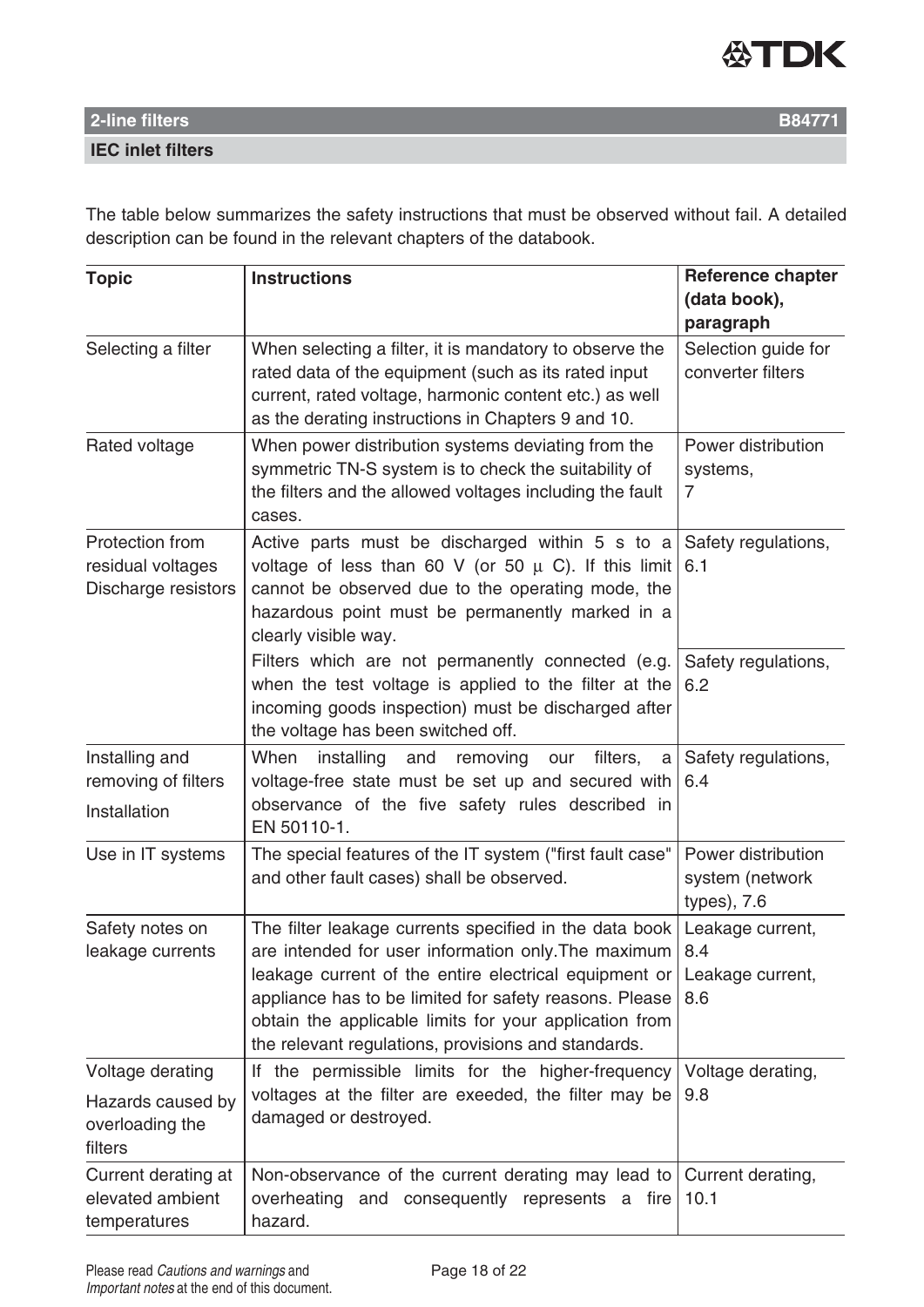

#### **IEC inlet filters**

| <b>Topic</b>                                                        | <b>Instructions</b>                                                                                                                                                                                                                                                                           | <b>Reference chapter</b><br>(data book),<br>paragraph |
|---------------------------------------------------------------------|-----------------------------------------------------------------------------------------------------------------------------------------------------------------------------------------------------------------------------------------------------------------------------------------------|-------------------------------------------------------|
| Protective earth<br>connection at<br>operating currents<br>$>250$ A | For operating currents greater than 250 A, we<br>recommend the PE connection to be set up between<br>the feed (filter: line) and output (filter: load) not via the<br>PE terminal bolt in the filter housing.                                                                                 | Mounting<br>instructions,<br>point 2                  |
| Mounting position                                                   | Note the mounting position of the filters! It must Mounting<br>always be ensured that natural convection is not instructions,<br>impaired.                                                                                                                                                    | point 13                                              |
| Long motor cables                                                   | Long motor cables cause parasitic currents in the<br>installation. The cable lengths indicated for the output<br>chokes and output filters serve for orientation. The<br>user must check the technical parameters and<br>especially the choke temperatures for the respective<br>application. | Mounting<br>instructions,<br>point 15                 |

### **Display of ordering codes for TDK Electronics products**

The ordering code for one and the same product can be represented differently in data sheets, data books, other publications, on the company website, or in order-related documents such as shipping notes, order confirmations and product labels. **The varying representations of the ordering codes are due to different processes employed and do not affect the specifications of the respective products**.

Detailed information can be found on the Internet under www.tdk-electronics.tdk.com/orderingcodes.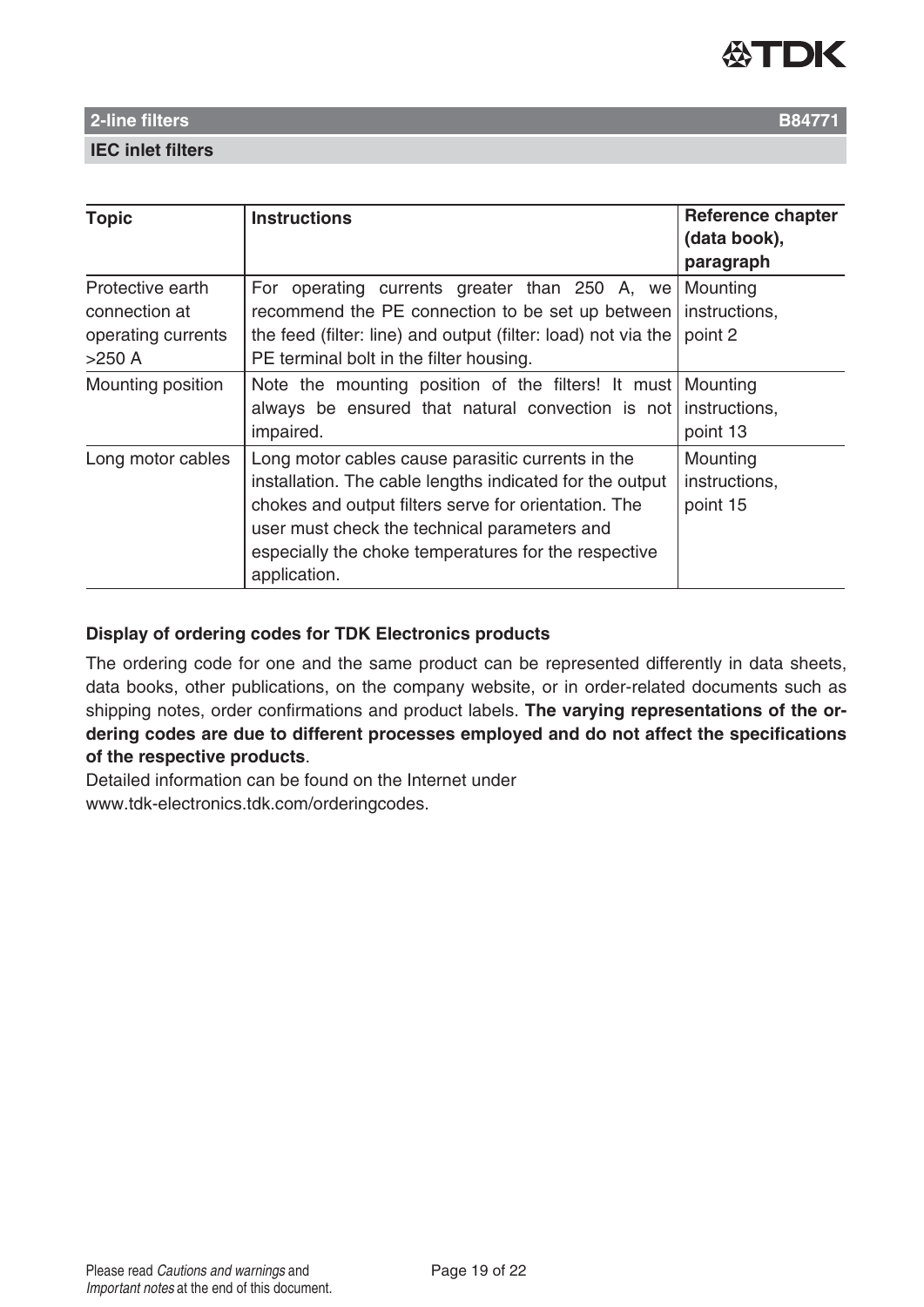

**IEC inlet filters**

# **Symbols and terms**

| Symbol                      | English                                       | German                               |
|-----------------------------|-----------------------------------------------|--------------------------------------|
| $\alpha$                    | Insertion loss                                | Einfügungsdämpfung                   |
| $C_R$                       | Rated capacitance                             | Bemessungskapazität                  |
| $C_{X}$                     | Capacitance X capacitor                       | Kapazität X-Kondensator              |
| $C_{Y}$                     | Capacitance Y capacitor                       | Kapazität Y-Kondensator              |
| $\Delta \rm{V}$             | Voltage drop (input to output)                | Spannungsabfall (Eingang zu Ausgang) |
| dv/dt                       | Rate of voltage rise                          | Spannungsanstiegsgeschwindigkeit     |
| f                           | Frequency                                     | Frequenz                             |
| $f_{M}$                     | Converter output frequency                    | Motorfrequenz                        |
| $f_{\mathsf{P}}$            | Pulse frequency                               | Pulsfrequenz                         |
| $f_R$                       | Rated frequency                               | Bemessungsfrequenz                   |
| $\mathsf{f}_{\mathsf{res}}$ | Resonant frequency                            | Resonanzfrequenz                     |
| $I_{\rm C}$                 | Current through capacitor                     | Strom durch Kondensator              |
| $I_{LK}$                    | Filter leakage current                        | Filter-Ableitstrom                   |
| $I_{\text{max}}$            | Maximum current                               | Maximalstrom                         |
| $I_{N}$                     | Nominal current                               | Nennstrom                            |
| $I_{op}$                    | Operating current (design current)            | Betriebsstrom                        |
| $I_{\rm pk}$                | Rated peak withstand current                  | Bemessungs-Stoßstromfestigkeit       |
| $I_q$                       | Capacitive reactive current                   | Kapazitiver Blindstrom               |
| $I_{\mathsf{R}}$            | <b>Rated current</b>                          | Bemessungsstrom                      |
| $I_{\rm S}$                 | Interference current                          | Störstrom                            |
|                             | Inductance                                    | Induktivität                         |
| $L_{\rm R}$                 | Rated inductance                              | Bemessungsinduktivität               |
| $L_{\text{stray}}$          | Stray inductance                              | Streuinduktivität                    |
| $P_L$                       | Power loss                                    | Verlustleistung                      |
| R                           | Resistance                                    | Widerstand                           |
| $R_{is}$                    | Insulation resistance                         | Isolationswiderstand                 |
| $R_{typ}$                   | DC resistance, typical value                  | Gleichstromwiderstand typisch        |
| $\mathsf{T}_\mathsf{A}$     | Ambient temperature                           | Umgebungstemperatur                  |
| $\mathsf{T}_{\text{max}}$   | Upper category temperature                    | Obere Kategorietemperatur            |
| $\mathsf{T}_{\mathsf{min}}$ | Lower category temperature                    | Untere Kategorietemperatur           |
| $T_R$                       | Rated temperature                             | Bemessungstemperatur                 |
| $U_{k}$                     | Referred voltage drop in %                    | Bezogener Spannungsabfall in %       |
| $V_{\text{eff}}$            | <b>RMS</b> voltage                            | Effektivspannung                     |
| $V_{K}$                     | Voltage drop                                  | Spannungsabfall                      |
| $V_{LE}$                    | Voltage line to earth; voltage line to ground | Spannung Phase zu Erdpotential       |
| $V_{N}$                     | Nominal voltage                               | Nennspannung                         |
| $V_{R}$                     | Rated voltage                                 | Bemessungsspannung                   |
| $V_{\text{peak}}$           | Peak voltage                                  | Spitzenspannung                      |
| $V_{test}$                  | Test voltage                                  | Prüfspannung                         |
| $V_{\rm X}$                 | Voltage over X capacitor                      | Spannung über X-Kondensator          |
| $V_Y$                       | Voltage over Y capacitor                      | Spannung über Y-Kondensator          |
| $X_L$                       | Inductive reactance                           | Induktiver Blindwiderstand           |
| Ζ                           | Impedance                                     | Scheinwiderstand                     |
| Z                           | Impedance, absolute value                     | Scheinwiderstand (Betragswert)       |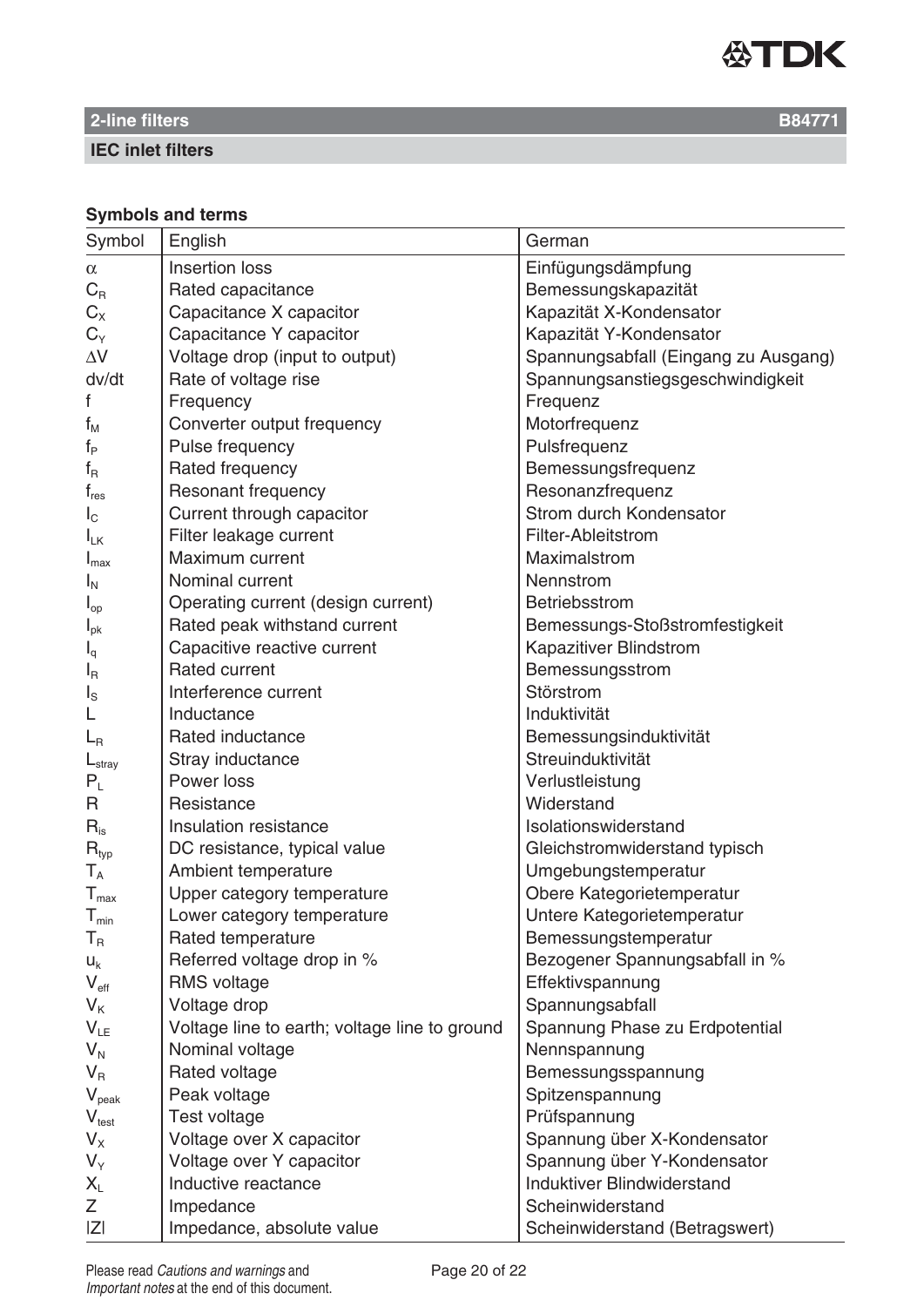

The following applies to all products named in this publication:

- 1. Some parts of this publication contain **statements about the suitability of our products for certain areas of application**. These statements are based on our knowledge of typical requirements that are often placed on our products in the areas of application concerned. We nevertheless expressly point out **that such statements cannot be regarded as binding statements about the suitability of our products for a particular customer application**. As a rule, we are either unfamiliar with individual customer applications or less familiar with them than the customers themselves. For these reasons, it is always ultimately incumbent on the customer to check and decide whether a product with the properties described in the product specification is suitable for use in a particular customer application.
- 2. We also point out that **in individual cases, a malfunction of electronic components or failure before the end of their usual service life cannot be completely ruled out in the current state of the art, even if they are operated as specified**. In customer applications requiring a very high level of operational safety and especially in customer applications in which the malfunction or failure of an electronic component could endanger human life or health (e.g. in accident prevention or lifesaving systems), it must therefore be ensured by means of suitable design of the customer application or other action taken by the customer (e.g. installation of protective circuitry or redundancy) that no injury or damage is sustained by third parties in the event of malfunction or failure of an electronic component.
- 3. **The warnings, cautions and product-specific notes must be observed.**
- 4. In order to satisfy certain technical requirements, **some of the products described in this publication may contain substances subject to restrictions in certain jurisdictions (e.g. because they are classed as hazardous)**. Useful information on this will be found in our Material Data Sheets on the Internet (www.tdk-electronics.tdk.com/material). Should you have any more detailed questions, please contact our sales offices.
- 5. We constantly strive to improve our products. Consequently, **the products described in this publication may change from time to time**. The same is true of the corresponding product specifications. Please check therefore to what extent product descriptions and specifications contained in this publication are still applicable before or when you place an order. We also **reserve the right to discontinue production and delivery of products**. Consequently, we cannot guarantee that all products named in this publication will always be available. The aforementioned does not apply in the case of individual agreements deviating from the foregoing for customer-specific products.
- 6. Unless otherwise agreed in individual contracts, **all orders are subject to our General Terms and Conditions of Supply**.